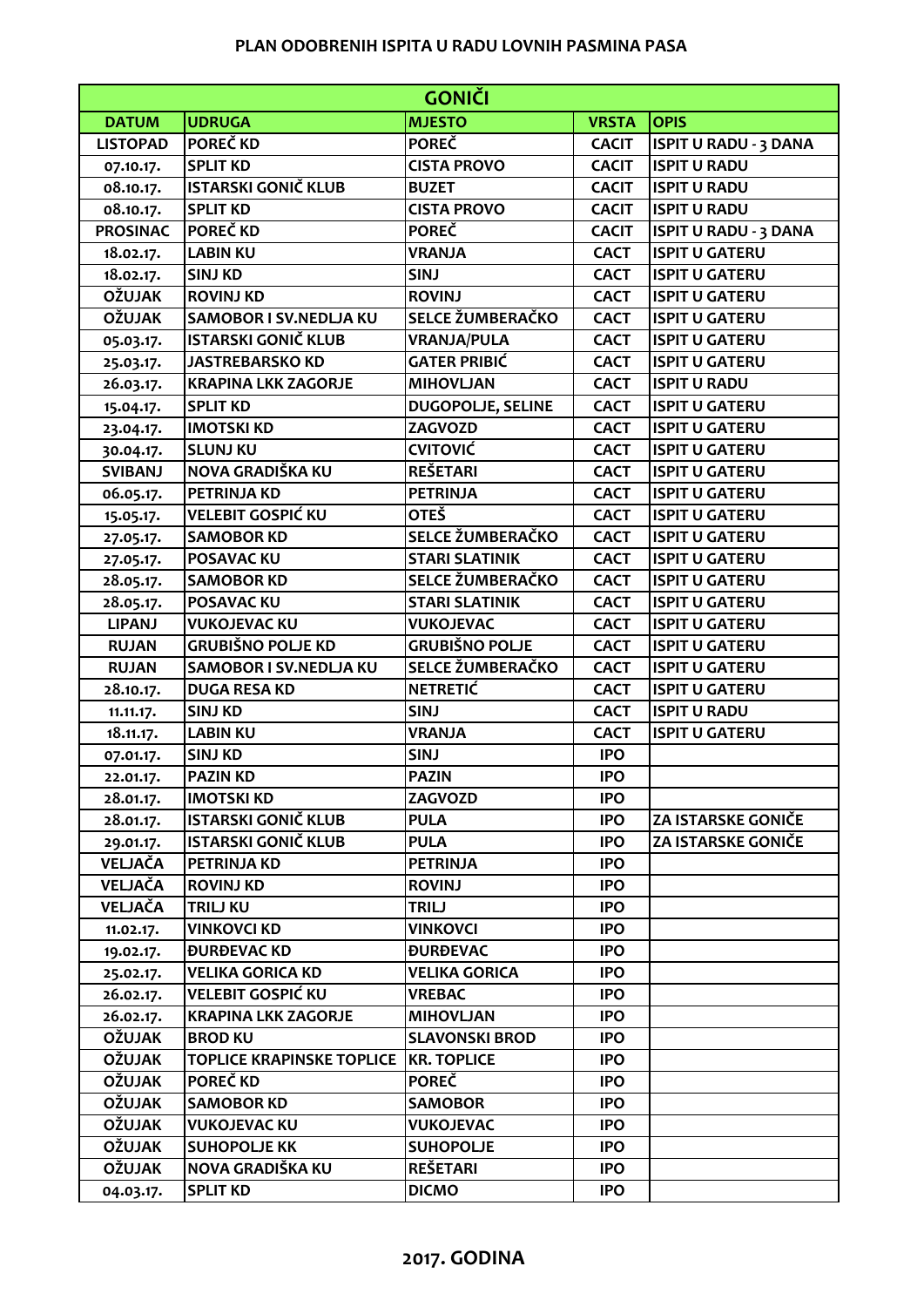## **PLAN ODOBRENIH ISPITA U RADU LOVNIH PASMINA PASA**

| <b>DATUM</b>    | <b>UDRUGA</b>                                  | <b>MJESTO</b>                 | <b>VRSTA</b> | <b>OPIS</b>               |
|-----------------|------------------------------------------------|-------------------------------|--------------|---------------------------|
| 11.03.17.       | <b>IVANIĆ GRAD KU</b>                          | <b>IVANIĆ GRAD</b>            | <b>IPO</b>   |                           |
| 11.03.17.       | <b>KOPRIVNICA KD</b>                           | <b>SOKOLOVAC</b>              | <b>IPO</b>   |                           |
| 11.03.17.       | TRČKA VARAŽDIN ULK                             | VARAŽDIN                      | <b>IPO</b>   |                           |
| 11.03.17.       | <b>POSAVAC KU</b>                              | <b>STARI SLATINIK</b>         | <b>IPO</b>   |                           |
| 18.03.17.       | <b>KUTINA KD</b>                               | <b>KUTINA</b>                 | <b>IPO</b>   |                           |
| 25.03.17.       | <b>VINKOVCI KD</b>                             | <b>VINKOVCI</b>               | <b>IPO</b>   |                           |
| 26.03.17.       | POŽEGA KU                                      | <b>POŽEGA</b>                 | <b>IPO</b>   |                           |
| 26.03.17.       | <b>SISAK KU</b>                                | <b>SISAK</b>                  | <b>IPO</b>   |                           |
| <b>KOLOVOZ</b>  | <b>TRILJ KU</b>                                | <b>TRILJ</b>                  | <b>IPO</b>   |                           |
| <b>RUJAN</b>    | <b>BROD KU</b>                                 | <b>SLAVONSKI BROD</b>         | <b>IPO</b>   |                           |
| <b>RUJAN</b>    | <b>TOPLICE KRAPINSKE TOPLICE   KR. TOPLICE</b> |                               | <b>IPO</b>   |                           |
| <b>RUJAN</b>    | <b>GRUBIŠNO POLJE KD</b>                       | <b>GRUBIŠNO POLJE</b>         | <b>IPO</b>   |                           |
| <b>RUJAN</b>    | <b>PETRINJA KD</b>                             | <b>PETRINJA</b>               | <b>IPO</b>   |                           |
| <b>RUJAN</b>    | NOVA GRADIŠKA KU                               | <b>REŠETARI</b>               | <b>IPO</b>   |                           |
| 02.09.17.       | <b>SLUNJ KU</b>                                | <b>CVITOVIĆ</b>               | <b>IPO</b>   |                           |
| 02.09.17.       | <b>KRAPINA LKK ZAGORJE</b>                     | <b>MIHOVLJAN</b>              | <b>IPO</b>   |                           |
| 03.09.17.       | <b><i>ĐURĐEVAC KD</i></b>                      | <b><i>DURDEVAC</i></b>        | <b>IPO</b>   |                           |
| 03.09.17.       | <b>SLUNJ KU</b>                                | <b>CVITOVIĆ</b>               | <b>IPO</b>   |                           |
| 07.09.17.       | <b>KARLOVAC KD</b>                             | <b>KARLOVAC</b>               | <b>IPO</b>   |                           |
| 09.09.17.       | <b>ISTARSKI GONIČ KLUB</b>                     | <b>LABIN</b>                  | <b>IPO</b>   | <b>ZA ISTARSKE GONIČE</b> |
| 09.09.17.       | <b>SPLIT KD</b>                                | <b>DICMO</b>                  | <b>IPO</b>   |                           |
| 09.09.17.       | <b>POSAVAC KU</b>                              | <b>STARI SLATINIK</b>         | <b>IPO</b>   |                           |
| 10.09.17.       | <b>ISTARSKI GONIČ KLUB</b>                     | <b>LABIN</b>                  | <b>IPO</b>   | <b>ZA ISTARSKE GONIČE</b> |
| 10.09.17.       | <b>SISAK KU</b>                                | <b>SISAK</b>                  | <b>IPO</b>   |                           |
| 15.09.17.       | ŠIBENIK KD                                     | ŠIBENIK                       | <b>IPO</b>   |                           |
| 16.09.17.       | <b><i>BURBEVACKD</i></b>                       | <b><i><u>DURDEVAC</u></i></b> | <b>IPO</b>   |                           |
| 23.09.17.       | <b>ISTARSKI GONIČ KLUB</b>                     | <b>PAZIN</b>                  | <b>IPO</b>   | <b>ZA ISTARSKE GONIČE</b> |
| 24.09.17.       | <b>ISTARSKI GONIČ KLUB</b>                     | <b>PAZIN</b>                  | <b>IPO</b>   | <b>ZA ISTARSKE GONIČE</b> |
| 24.09.17.       | <b>VELEBIT GOSPIĆ KU</b>                       | <b>VREBAC</b>                 | <b>IPO</b>   |                           |
| 30.09.17.       | <b>VRLIKA KD</b>                               | <b>MAOVICE</b>                | <b>IPO</b>   |                           |
| 01.10.17.       | POŽEGA KU                                      | <b>POŽEGA</b>                 | <b>IPO</b>   |                           |
| <b>LISTOPAD</b> | <b>VUKOJEVAC KU</b>                            | <b>VUKOJEVAC</b>              | <b>IPO</b>   |                           |
| 07.10.17.       | <b>DUGA RESA KD</b>                            | <b>DUGA RESA</b>              | <b>IPO</b>   |                           |
| 07.10.17.       | <b>IMOTSKI KD</b>                              | ZAGVOZD                       | <b>IPO</b>   |                           |
| 07.10.17.       | <b>KOPRIVNICA KD</b>                           | <b>SOKOLOVAC</b>              | <b>IPO</b>   |                           |
| 07.10.17.       | <b>LABIN KU</b>                                | <b>LABIN</b>                  | <b>IPO</b>   |                           |
| 07.10.17.       | <b>SINJ KD</b>                                 | <b>SINJ</b>                   | <b>IPO</b>   |                           |
| 08.10.17.       | <b>LABIN KU</b>                                | <b>LABIN</b>                  | <b>IPO</b>   |                           |
| 14.10.17.       | <b>PAZIN KD</b>                                | <b>PAZIN</b>                  | <b>IPO</b>   |                           |
| 14.10.17.       | <b>VRLIKA KD</b>                               | <b>CIVLJANE</b>               | <b>IPO</b>   |                           |
| 21.10.17.       | <b>PAZIN KD</b>                                | <b>PAZIN</b>                  | <b>IPO</b>   |                           |
| 21.10.17.       | TRČKA VARAŽDIN ULK                             | VARAŽDIN                      | <b>IPO</b>   |                           |
| 21.10.17.       | <b>VRLIKA KD</b>                               | <b>SUHOPOLJE</b>              | <b>IPO</b>   |                           |
| 21.10.17.       | <b>JASTREBARSKO KD</b>                         | <b>SV. JANA - MALUNJE</b>     | <b>IPO</b>   |                           |
| 28.10.17.       | <b>VELIKA GORICA KD</b>                        | <b>VELIKA GORICA</b>          | <b>IPO</b>   |                           |
| 11.11.17.       | <b>IVANIĆ GRAD KU</b>                          | <b>IVANIĆ GRAD</b>            | <b>IPO</b>   |                           |
| 22.01.17.       | <b>SINJ KD</b>                                 | <b>SINJ</b>                   | <b>ISPIT</b> | <b>ISPIT U RADU</b>       |
| 28.01.17.       | <b>SINJ KD</b>                                 | <b>SINJ</b>                   | <b>ISPIT</b> | <b>ISPIT U GATERU</b>     |
| <b>OŽUJAK</b>   | <b>ROVINJ KD</b>                               | <b>ROVINJ</b>                 | <b>ISPIT</b> | <b>ISPIT U GATERU</b>     |
| <b>OŽUJAK</b>   | SAMOBOR I SV.NEDLJA KU                         | SELCE ŽUMBERAČKO              | <b>ISPIT</b> | <b>ISPIT U GATERU</b>     |
| <b>DATUM</b>    | <b>UDRUGA</b>                                  | <b>MJESTO</b>                 | <b>VRSTA</b> | <b>OPIS</b>               |